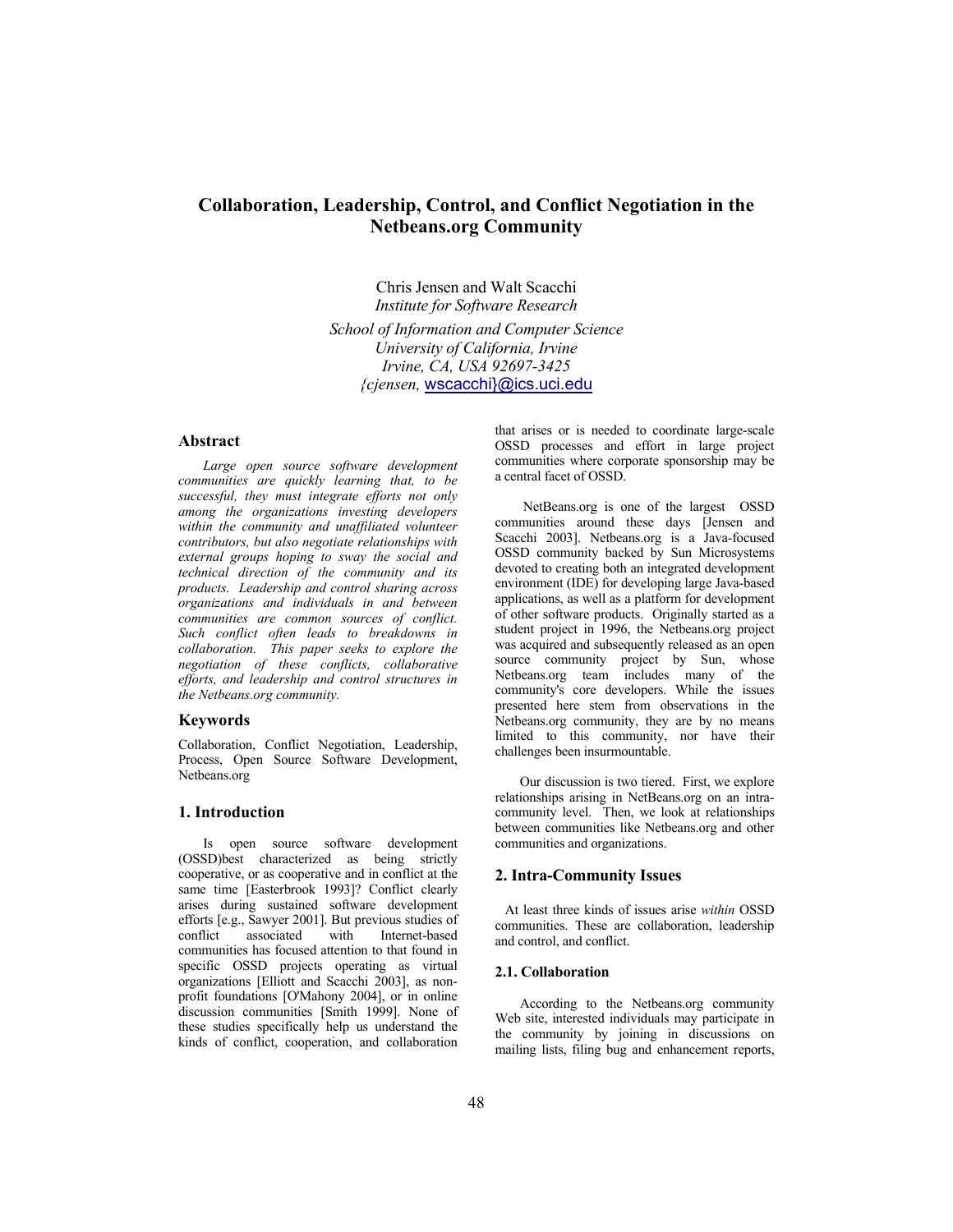contributing Web content, source code, newsletter articles, and language translations. These activities can be done in isolation, without coordinating with other community members, and then offered up for consideration and inclusion. As we'll see, reducing the need for collaboration is a common practice in the community that gives rise to positive and negative effects. We discuss collaboration in terms of policies that support process structures that prevent conflict, looking at task completion guidelines and community architecture.

#### **2.1.1. Policies and Guidelines**

The NetBeans.org community has detailed  $procedural$  guidelines<sup>1</sup> for most common development tasks, from submitting bug fixes to user interface design and creating a new release. These guidelines come in two flavors: development task and design style guidelines. In general, these policies are practiced and followed without question. Ironically, the procedures for policy revision have not been specified.

Precedent states that revisions are brought up on the community or module discussion mailing lists, where they are debated and either ratified or rejected by consensus. Developers are expected to take notice of the decision and act accordingly, while the requisite guideline documents are updated to reflect the changes. In addition, as some communities resort to "public flogging" for failure to follow stated procedures, requests for revision are rare and usually well known among concerned parties, so no such flogging is done within Netbeans.org.

Overall, these policies allow individual developers to work independently within a process structure that enables collaboration by encouraging or reinforcing developers to work in ways that are expected by their fellow community members, as well as congruent with the community process.

### **2.1.2. Separation of Concerns: an Architectural Strategy for Collaborative Success**

Software products are increasingly developing a modular, plug-in application program interface (API) architectural style in order to facilitate development of add-on components that extend system functionality. This strategy has been essential in an open source arena that carries freedom of extensibility as a basic privilege or, in some cases, the right of free speech or freedom of

expression through contributed source code. But this separation of concerns strategy for code management also provides a degree of separation of concerns in developer management, and therefore, collaboration.

In concept, a module team can take the plug-in API specification and develop a modular extension for the system using any development process in complete isolation from the rest of the community. This ability is very attractive to third-party contributors in the Netbeans.org community who may be uninterested in becoming involved with the technical and socio-political issues of the community, or who are unwilling or unable to contribute their source code back to the community. Thus, this separation of concerns in the Netbeans.org design architecture engenders separation of concerns in the process architecture. Of course, this is limited by the extent that each module in the Netbeans.org community is dependent on other modules.

Last, volunteer community members have periodically observed difficulties collaborating with volunteer community members. For example, at one point a lack of responsiveness of the (primarily Sun employed) user interface team<sup>2</sup>, whose influence spans the entire community, could be observed. This coordination breakdown led to the monumental failure of usability efforts for a period when usability was arguably the most-cited reason users chose competing tools over Netbeans.org. Thus, a collaboration failure gave rise to product failure. Only by overcoming collaboration issues was Netbeans.org able to deliver a satisfactory usability experience<sup>3</sup>.

### **2.2. Leadership and Control**

Ignoring internal Sun (and third party) enterprise structure, there are five observable layers of the Netbeans.org community hierarchy. Members may take on multiple roles some of which span several of these layers. At the bottom layer are users, followed by source contributors, module-level managers, project level release managers (i.e. IDE *or* platform), and finally, community level managers (i.e. IDE *and* platform) at the top-most layer. Interestingly, the "management" positions are simply limited to coordinating roles; they carry no other technical or

<sup>1</sup>http://www.netbeans.org.org/community/gui delines/

<sup>2</sup>http://www.netbeans.org.org/servlets/ReadM sg?msgId=531512&listName=nbdiscuss

<sup>3</sup>http://www.javalobby.org/thread.jspa?forumI D=61&threadID=9550#top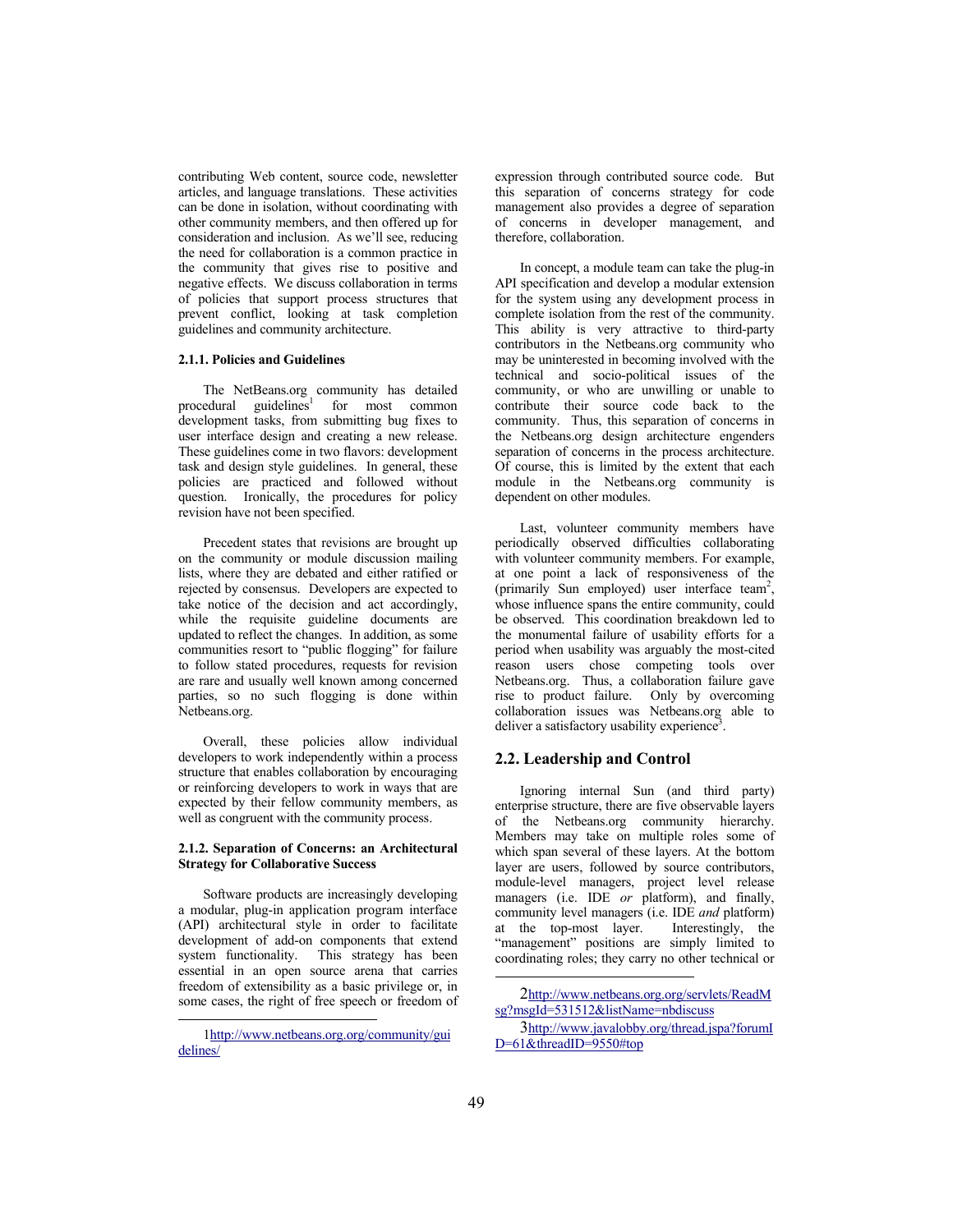managerial authority. The release manager, for example, has no authority to determine what will be included in and excluded from the release<sup>4</sup>. Nor does s/he have the authority to assign people to complete the tasks required to release the product. The same is true of module and community managers. Instead, their role is to announce the tasks that need to be done and wait for volunteers to accept responsibility.

Accountability and expectations of responsibility are based solely on precedent and volunteerism rather than explicit assignment, leading to confusion of the role of parties contributing to development. Leadership is not asserted until a community member champions a cause and while volunteerism is expected, this expectation is not always obvious. The lack of a clear authority structure is both a cause of freedom and chaos in open source development. Though often seen as one of its strengths in comparison to closed source efforts, it can lead to process failure if no one steps forward to perform critical activities or if misidentified expectations cause dissent.

The difficulties in collaboration across organizations within the community occasionally brought up in the community mailing lists stem from the lack of a shared understanding leadership in the community. This manifests itself in two ways: a lack of transparency in the decision making process and decision making without community consent. While not new phenomenon, they are especially poignant in a movement whose basic tenets include freedom and knowledge sharing.

### **2.2.1. Transparency in the Decision Making Process**

In communities with a corporately backed core development effort, there are often decisions made that create a community-wide impact that are made company meetings. However, these decisions may not be explicitly communicated to the rest of the community. Likewise private communication between parties that is not made available on the community Web space or to the forwarded to other members is also hidden. This lack of transparency in decision-making process makes it difficult for other community members to understand and comply with the changes taking place if they are not questioned or rejected. This effect surfaced in the Netbeans.org community recently following a discussion of modifying the release process [cf.

# Erenkrantz  $2003$ <sup>5</sup>.

Given the magnitude of contributions from the primary benefactor, other developers were unsure of the responsibility and authority Sun assumed within the development process. The lack of a clearly stated policy outlining these bounds led to a flurry of excitement when Sun members announced major changes to the licensing scheme used by the community without any warning. It has also caused occasional collaboration breakdown throughout the community due to expectations of who would carry out which development tasks. The otherwise implicit nature of Sun's contributions in relation to other organizations and individuals has been revealed primarily through precedent rather than assertion.

### **2.2.2. Consent in the Decision Making Process**

Without an authority structure, all decisions in development are done through consensus, except among those lacking transparency. In the case of the licensing scheme change, some developers felt that Sun was within its rights as the major contributor and the most exposed to legal threat <sup>6</sup> while others saw it as an attack on the "democratic protection mechanisms" of the community that ensure fairness between participating parties<sup>7</sup>. A lack of consideration and transparency in the decision making process tend to alienate those who are not consulted and erode the sense of community.

### **2.3. Conflict Resolution**

Conflicts in the Netbeans.org community are resolved via community discussion mailing lists. The process usually begins when one member announces dissatisfaction with an issue in development. Those who also feel concern with the particular issue then write responses to the charges raised. At some point, the conversation dissipates- usually when emotions are set aside and clarifications have been made that provide an understanding of the issue at hand. If the problem persists, the community governance board is tasked with the responsibility of resolving the matter.

<sup>4</sup>http://www.netbeans.org.org/community/gui delines/process.html

<sup>5</sup>http://www.netbeans.org/servlets/BrowseList ?listName=nbdiscuss&by=thread&from=19116&t o=19116&first=1&count=41

<sup>6</sup>http://www.netbeans.org.org/servlets/ReadM sg?msgId=534707&listName=nbdiscuss

<sup>7</sup>http://www.netbeans.org.org/servlets/ReadM sg?msgId=534520&listName=nbdiscuss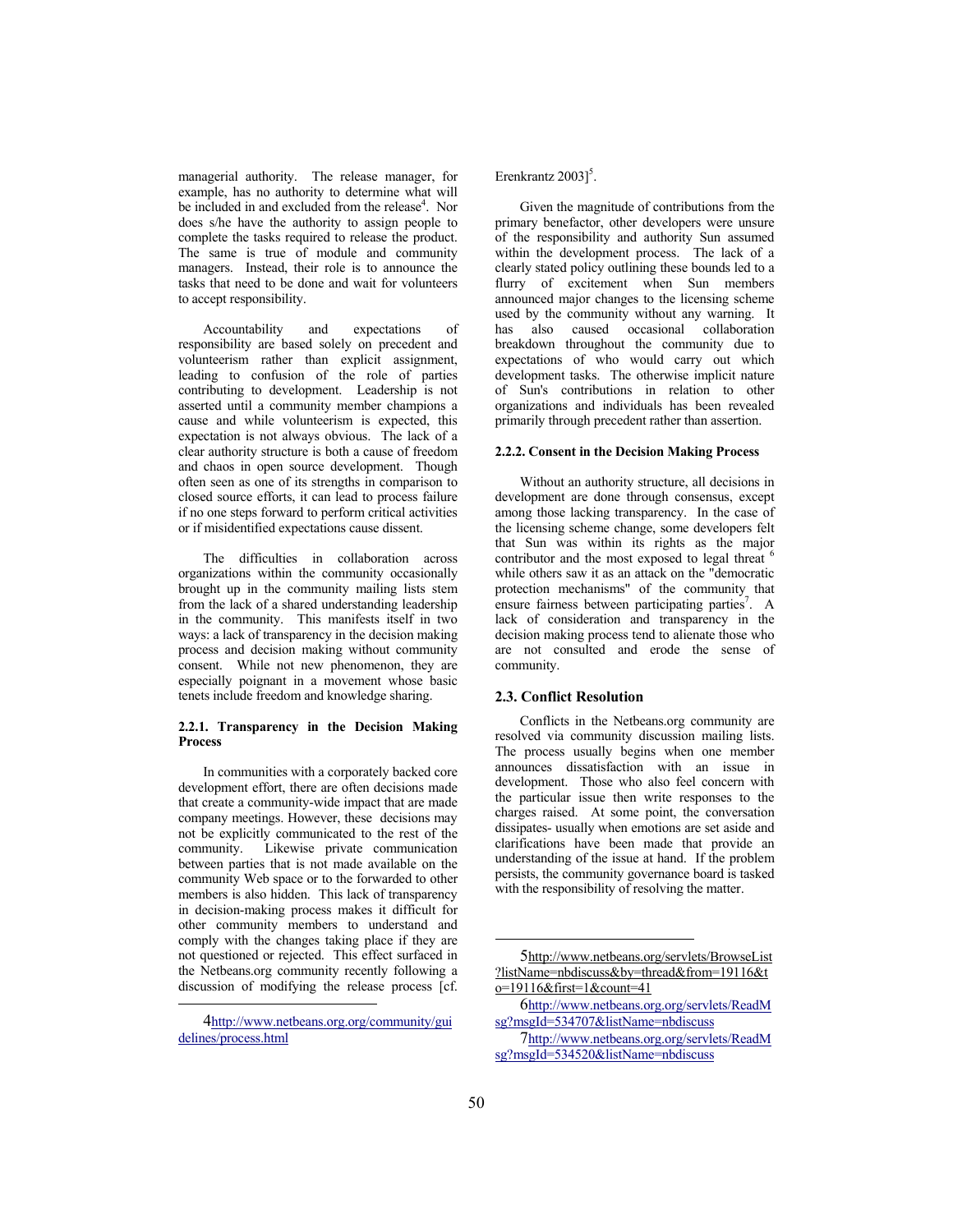The governance board is composed of three individuals and has the role of ensuring the fairness throughout the community by solving persistent disputes. Two of the members are elected by the community, and one is appointed by Sun Microsystems. The board is, historically, a largely superficial entity whose authority and scope are questionable and untested. While it has been suggested that the board intercede on a few rare occasions, the disputes have dissolved before the board has acted. Nevertheless, board elections are dutifully held every six months<sup>8</sup>.

Board members are typically prominent members in the community. Their status carries somewhat more weight in community policy discussions, however, even when one member has suggested a decision, as no three board members have ever voted in resolution on any issue, and thus, it is unclear what effect would result. Their role, then, is more of a mediator: to drive community members to resolve the issue amongst themselves. To this end, they have been effective.

### **3. Inter-Community Issues**

 At least three kinds of issues arise *across* OSSD communities. These are communication and collaboration, leadership and control, and conflict resolution.

#### **3.1. Communication and Collaboration**

In addition to their IDE, Netbeans.org also releases a general application development platform on which the IDE is based. Other organizations, such as BioBeans and RefactorIT communities build tools on top of or extending the NetBeans platform or IDE. How do these organizations interact with Netbeans.org, and how does Netbeans.org interact with other IDE and platform producing organizations? For some organizations, this collaboration may occur in terms of bug reports and feature requests submitted to the Netbeans.org issue-tracking repository. Additionally, they may also submit patches or participate in discussions on community mailing list or participate in the Netbeans.org "Move the Needle" branding initiative. Beyond this, Netbeans.org participates in the Sun sponsored *Java.net* meta-community, which hosts hundreds of Java-based OSSD projects developed by tens of thousands of individuals and organizations.

A fellow member of the Java.net community,

the Java Tools Community, considered by some to be a working  $group<sup>9</sup>$  for the Java Community Process, is an attempt to bring tool developers together to form standards for tool interoperability. Thus Netbeans.org, through its relationship with Sun, is a collaborating community in the development of, and through compliance with, these standards, and looks to increasing collaboration with other tool developing organizations.

### **3.2. Leadership and Control**

OSSD generally embrace the notion of choice between software products to build or use. At the same time, developers in any community seek success for their community, which translates to market share.

 In some cases, communities developing alternative tools do so in peaceful coexistence, even collaboratively. In other cases, there is a greater sense of competition between rivals. Netbeans and its chief competitor Eclipse (backed largely by IBM) fall into the latter category. Eclipse has enjoyed some favor from users due to performance and usability issues of Netbeans, as well as IBM's significant marketing and development resource contributions. Yet, they have a willingness to consider collaborative efforts to satisfy demands for a single, unified IDE for the Java language that would serve as a platform for building Java development tools and a formidable competitor to Microsoft's .NET. Ultimately, the union was defeated, largely due to technical and organizational differences between Sun and  $IBM^{10}$ , including the inability or unqillingness to determine how to integrate the architectures and code bases for their respective user interface development frameworks (Swing for NetBeans and XXX for Eclipse).

### **3.3. Conflict Resolution**

Conflicts between collaborating communities are resolved in similar fashion to their means of communication- through discussion between Sun and Eclipse representatives, comments on the Netbeans.org mailing lists, or other prominent technical forums (e.g. Slashdot and developer blogs). Unfortunately, many of these discussions

9http://www.internetnews.com/dev-

news/article.php/3295991

<sup>8</sup>http://www.netbeans.org.org/about/os/whoboard.html

<sup>10</sup>http://www.adtmag.com/article.asp?id=8634, and

http://www.eweek.com/article2/0,1759,1460110,0  $0.$ asp